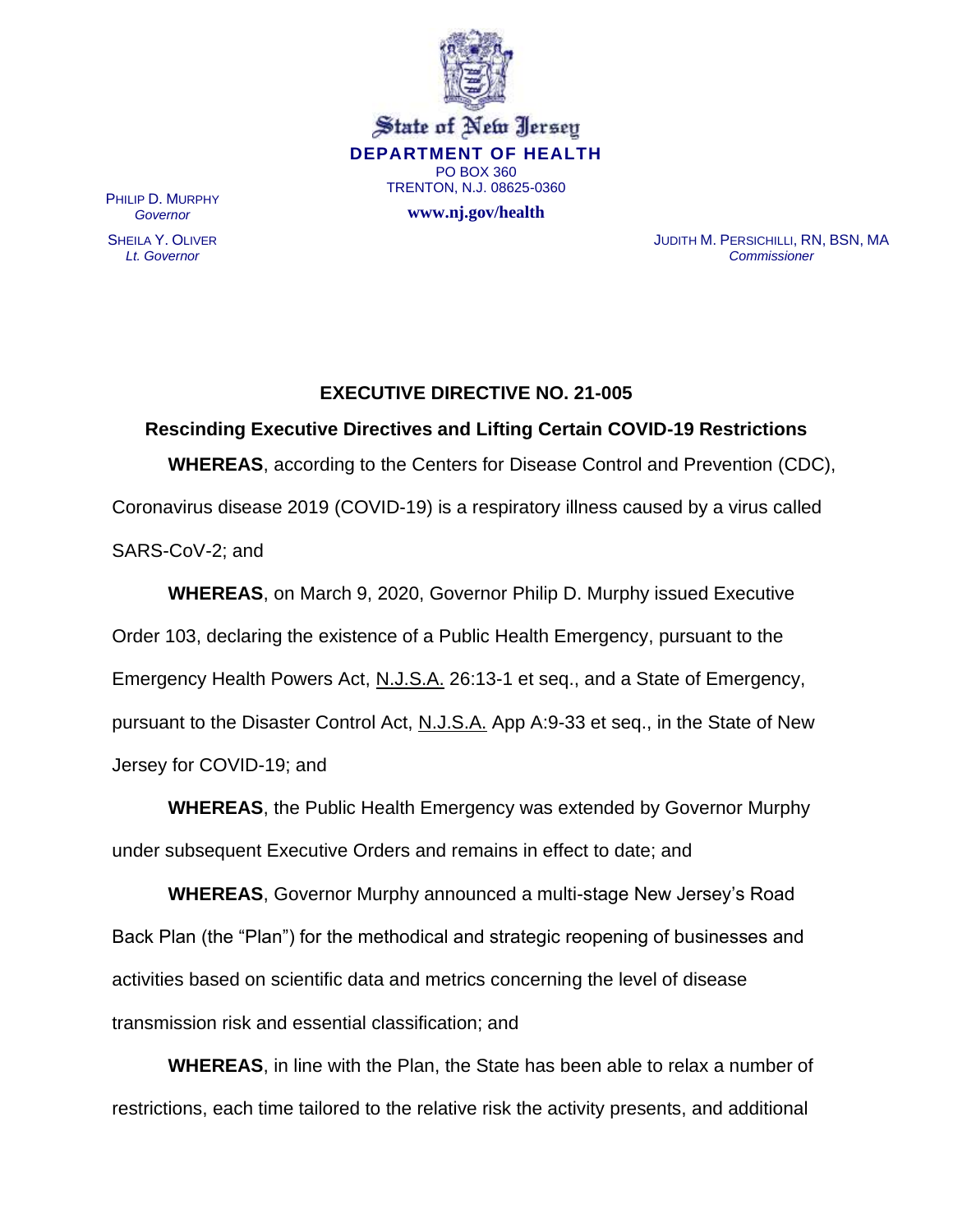restrictions on activities and businesses have been lifted over the past several months; and

**WHEREAS**, on May 24, 2021, Governor Murphy issued Executive Order No.

242, which, subject to certain exceptions, lifted COVID-19 restrictions, including but not limited to masking, social distancing and capacity limits; and

**WHEREAS**, given the decreasing rate of reported new cases of COVID-19 in New Jersey, including a reduction in the total number of individuals being admitted to hospitals for COVID-19, and given the availability of and increasing number of COVID-19 vaccination doses administered, it is appropriate to relax some of the restrictions and

limitations that were placed on certain activities and businesses; and

**NOW, THEREFORE, I, JUDITH PERSICHILLI**, Commissioner of the DOH,

pursuant to the powers afforded to me under the Emergency Health Powers Act, hereby

**ORDER** and **DIRECT** the following:

- 1. The following Executive Directives (EDs) are hereby **rescinded**:
	- **ED Nos. 20-019 and 20-030** Health and Safety Standards for Indoor Dining
	- **ED Nos. 20-014 and 20-019** Health and Safety Standards for Outdoor Dining
	- **ED No. 20-029** Health and Safety Standards for Outdoor and Indoor High-Touch Amusement and Recreation Activities
	- **ED No. 20-031** Standards for Pools & Aquatic Recreation Facilities
	- **ED No. 20-015** COVID-19 Protocols for Tanning Facilities & Body Art **Establishments**
	- **ED No. 20-028** Guidelines for Health Clubs, Gyms and Fitness Centers